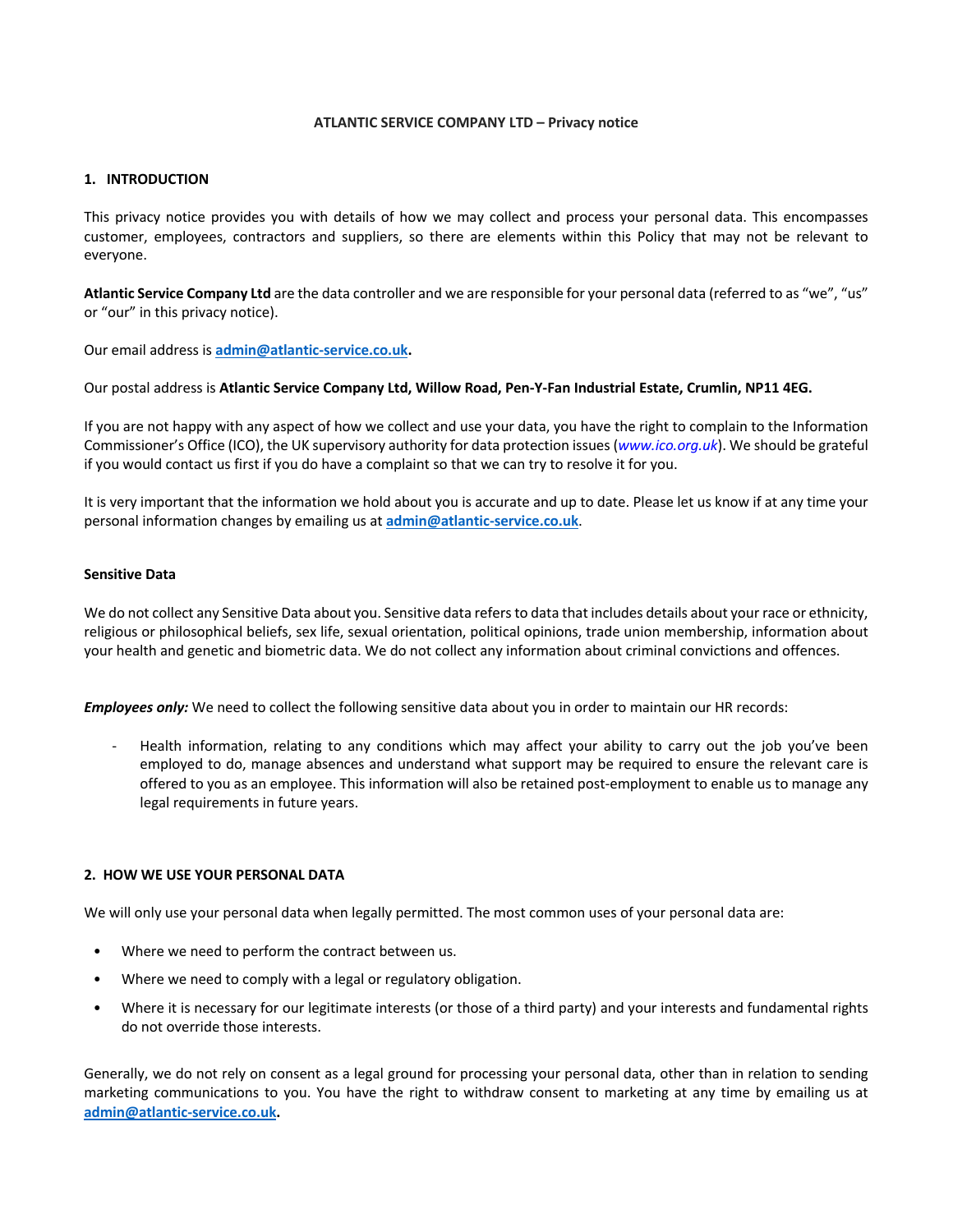# **Purposes for processing your personal data**

Set out below is a description of the ways we intend to use your personal data and the legal grounds on which we will process such data. We have also explained what our legitimate interests are where relevant.

We may process your personal data for more than one lawful ground, depending on the specific purpose for which we are using your data. Please email us at **admin@atlantic-service.co.uk** if you need details about the specific legal ground we are relying on to process your personal data where more than one ground has been set out in the table below.

| <b>Purpose/Activity</b>                                                                                                                                                                                                                      | <b>Type of data</b>                                                               | Lawful basis for processing                                                                                                                                                                                                                                                                         |
|----------------------------------------------------------------------------------------------------------------------------------------------------------------------------------------------------------------------------------------------|-----------------------------------------------------------------------------------|-----------------------------------------------------------------------------------------------------------------------------------------------------------------------------------------------------------------------------------------------------------------------------------------------------|
| To register you as a new customer                                                                                                                                                                                                            | (a) Identity<br>(b) Contact                                                       | Performance of a contract with you                                                                                                                                                                                                                                                                  |
| To process and deliver your order<br>including:<br>(a) Manage payments, fees and charges<br>(b) Collect and recover money owed to<br>us                                                                                                      | (a) Identity<br>(b) Contact<br>(c) Financial<br>(d) Transaction                   | (a) Performance of a contract with you<br>(b) Necessary for our legitimate interests to<br>recover debts owed to us                                                                                                                                                                                 |
| To manage our relationship with you<br>which may include:<br>(a) Ongoing Service and relationship<br>management<br>(b) Notifying you about changes to our<br>terms or privacy policy<br>(c) Asking you to leave a review or<br>take a survey | (a) Identity<br>(b) Contact<br>(c) Profile<br>(d) Marketing and<br>Communications | (a) Performance of a contract with you<br>(b) Necessary to comply with a legal obligation<br>(c) Necessary for our legitimate interests to keep<br>our records updated                                                                                                                              |
| To administer and protect our business<br>and our website (including<br>troubleshooting, data analysis, testing,<br>system maintenance, support,<br>reporting and hosting of data)                                                           | (a) Identity<br>(b) Contact<br>(c) Technical                                      | (a) Necessary for our legitimate interests for<br>running our business, provision of<br>administration and IT services, network security,<br>to prevent fraud and in the context of a business<br>reorganisation or group restructuring exercise<br>(b) Necessary to comply with a legal obligation |
| To make suggestions and<br>recommendations to you about goods<br>or services that may be of interest to<br>you                                                                                                                               | (a) Identity<br>(b) Contact<br>(c) Technical<br>(d) Usage                         | Necessary for our legitimate interests to develop<br>our products/services and grow our business                                                                                                                                                                                                    |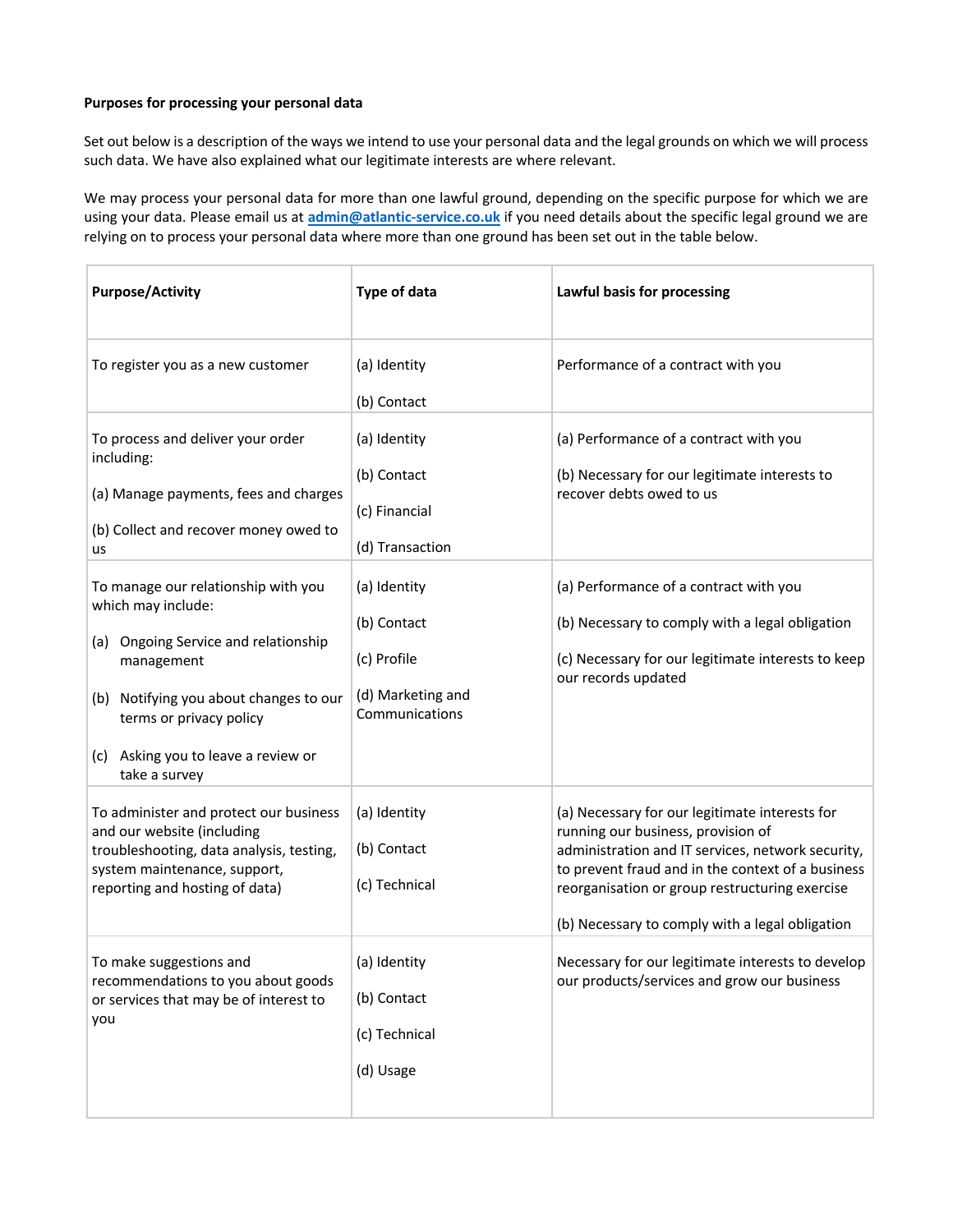## **Marketing communications**

You will only receive marketing communications from us if you have:

- (i) Specifically requested information from us, or
- (ii) if you provided us with your details and given positive consent to enable us to send you marketing communications; and
- (iii) in each case, you have not opted out of receiving that marketing.

We will never share your personal data with any third party for marketing purposes.

You can ask us to stop sending you marketing messages at any time by emailing us at **admin@atlantic-service.co.uk**.

Where you opt out of receiving our marketing communications, this will not apply to personal data provided to us as a result of a product/service purchase, warranty registration, product/service experience or other transactions.

## **3. DISCLOSURES OF YOUR PERSONAL DATA**

We may have to share your personal data with the parties set out below for the purposes set out in the table in paragraph 2 above:

- Service providers who provide IT and system administration services.
- Professional advisers including lawyers, bankers, auditors and insurers who provide consultancy, banking, legal, insurance and accounting services.
- HM Revenue & Customs, regulators and other authorities based in the United Kingdom and other relevant jurisdictions who require reporting of processing activities in certain circumstances.
- Third parties to whom we sell, transfer, or merge parts of our business or our assets.

We require all third parties to whom we transfer your data to respect the security of your personal data and to treat it in accordance with the law. We only allow such third parties to process your personal data for specified purposes and in accordance with our instructions.

#### **6. INTERNATIONAL TRANSFERS**

We share your personal data within our group of companies which involves transferring your data outside the European Economic Area (**EEA**). Countries outside of the European Economic Area (**EEA**) do not always offer the same levels of protection to your personal data, so European law has prohibited transfers of personal data outside of the EEA unless the transfer meets certain criteria.

Some of our third parties service providers are also based outside the European Economic Area (**EEA**) so their processing of your personal data will involve a transfer of data outside the EEA.

Whenever we transfer your personal data out of the EEA, we do our best to ensure a similar degree of security of data by ensuring at least one of the following safeguards is implemented:

- We will only transfer your personal data to countries that have been deemed to provide an adequate level of protection for personal data by the European Commission; or
- Where we use certain service providers, we may use specific contracts or codes of conduct or certification mechanisms approved by the European Commission which give personal data the same protection it has in Europe; or
- Where we use providers based in the United States, we may transfer data to them if they are part of the EU-US Privacy Shield which requires them to provide similar protection to personal data shared between the Europe and the US.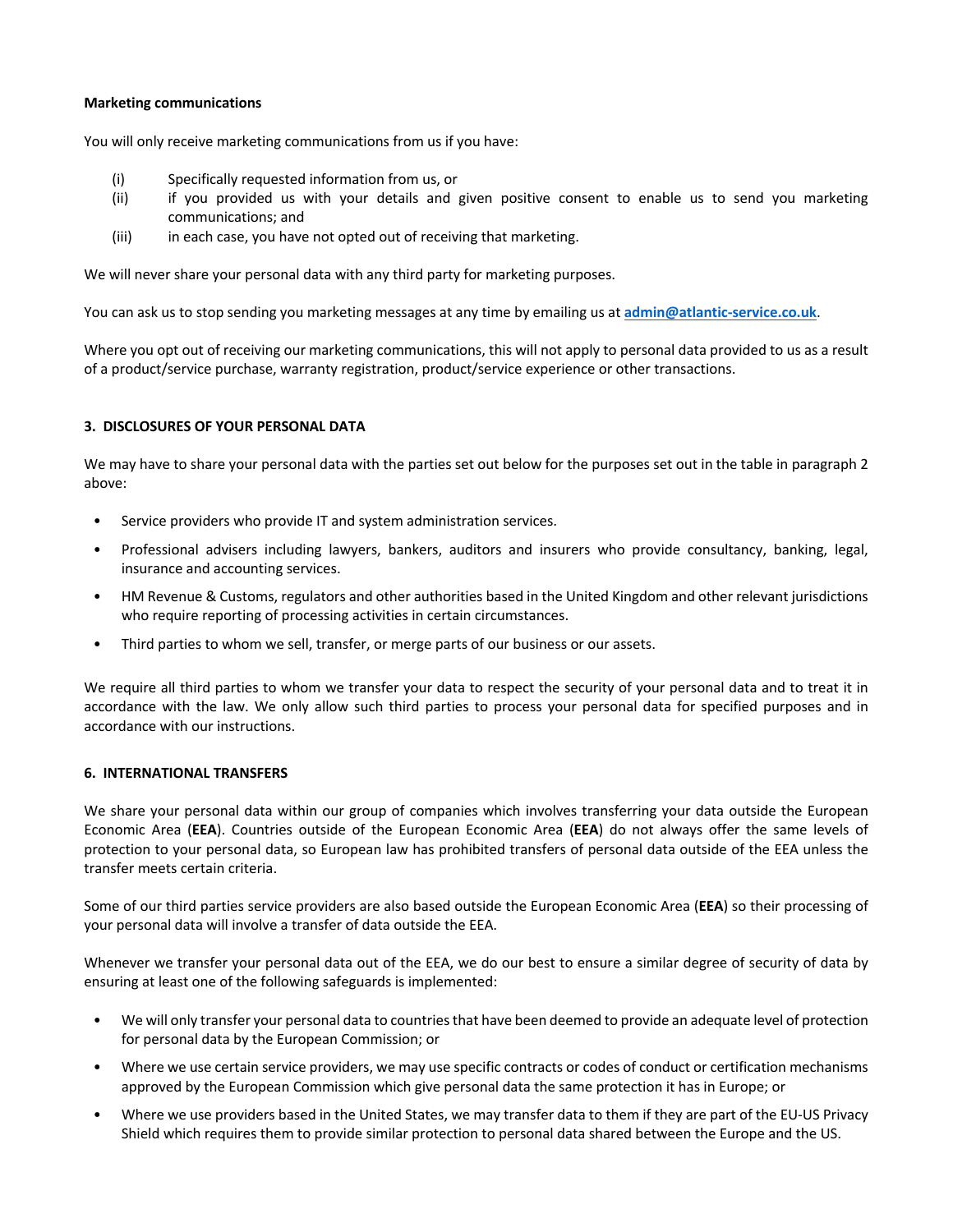If none of the above safeguards is available, we may request your explicit consent to the specific transfer. You will have the right to withdraw this consent at any time.

Please email our internal Data Protection Officer Martin Hughes at **MHughes@atlantic-service.co.uk** if you want further information on the specific mechanism used by us when transferring your personal data out of the EEA.

## **7. DATA SECURITY**

We have put in place appropriate security measures to prevent your personal data from being accidentally lost, used or accessed in an unauthorised way, altered or disclosed. In addition, we limit access to your personal data to those employees, agents, contractors and other third parties who have a business need to know such data. They will only process your personal data on our instructions and they are subject to a duty of confidentiality.

We have put in place procedures to deal with any suspected personal data breach and will notify you and any applicable regulator of a breach where we are legally required to do so.

## **8. DATA RETENTION**

We will only retain your personal data for as long as necessary to fulfil the purposes we collected it for, including for the purposes of satisfying any legal, accounting, or reporting requirements.

To determine the appropriate retention period for personal data, we consider the amount, nature, and sensitivity of the personal data, the potential risk of harm from unauthorised use or disclosure of your personal data, the purposes for which we process your personal data and whether we can achieve those purposes through other means, and the applicable legal requirements.

By law we have to keep basic information about our customers (including Contact, Identity, Financial and Transaction Data) for six years after they cease being customers for tax purposes.

In some circumstances you can ask us to delete your data: see below for further information.

In some circumstances we may anonymise your personal data (so that it can no longer be associated with you) for research or statistical purposes in which case we may use this information indefinitely without further notice to you.

#### **9. YOUR LEGAL RIGHTS**

Under certain circumstances, you have rights under data protection laws in relation to your personal data. These include the right to:

- Request access to your personal data.
- Request correction of your personal data.
- Request erasure of your personal data.
- Object to processing of your personal data.
- Request restriction of processing your personal data.
- Request transfer of your personal data.
- Right to withdraw consent.

You can see more about these rights at:

https://ico.org.uk/for-organisations/guide-to-the-general-data-protection-regulation-gdpr/individual-rights/

If you wish to exercise any of the rights set out above, please email our internal Data Protection Officer Martin Hughes at **MHughes@atlantic-service.co.uk**.